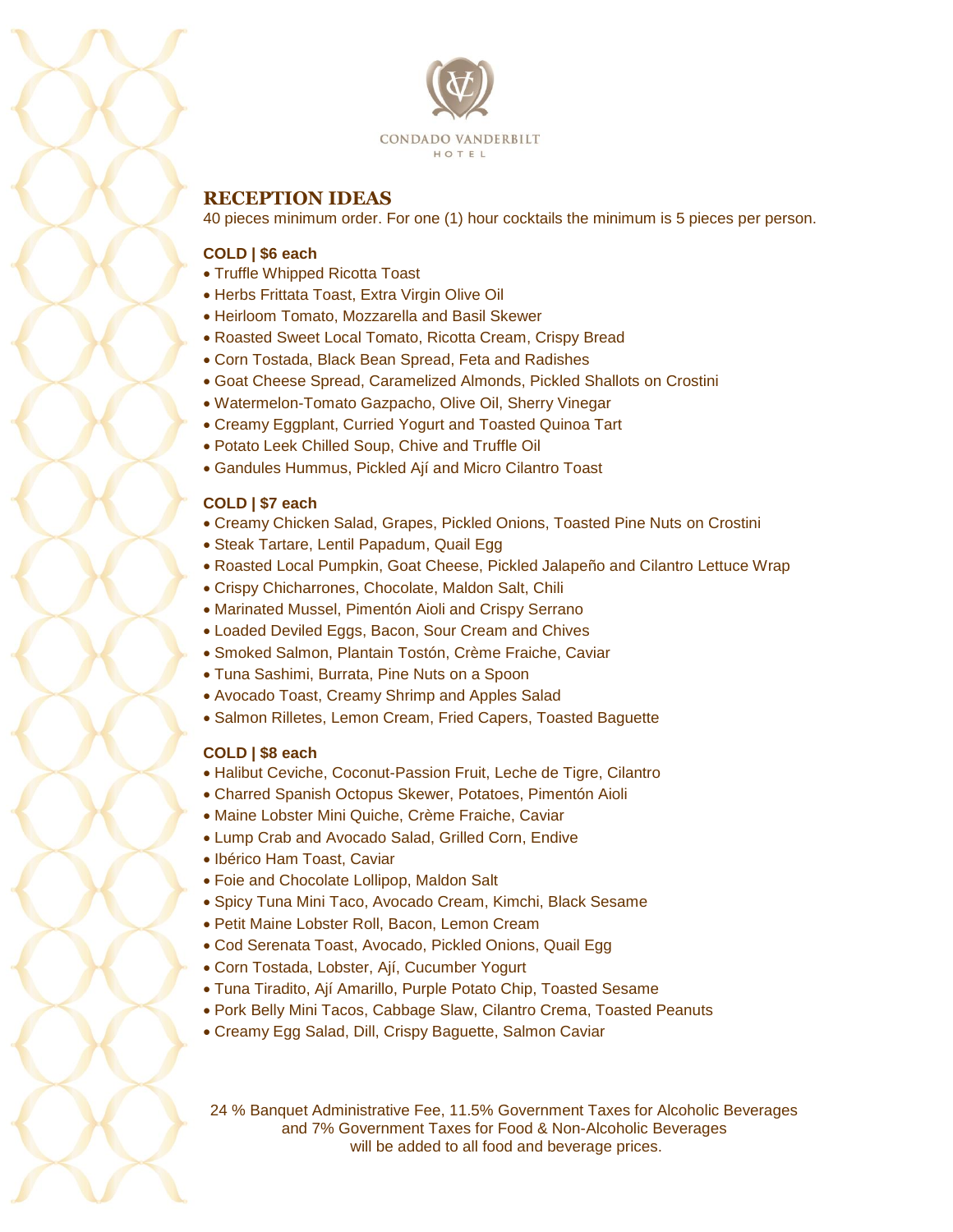

#### **HOT | \$7 each**

- Beef Empanadas, Local Pique
- Yuca Croquette, Cilantro Aioli
- Black Bean Arancini, Toasted Cumin Crema
- Chicken Empanada, Spicy Guava Glaze
- Mini Alcapurria, Eggplant-Tomato
- Mascarpone and Mozzarella Croquette, Tomato Marmalade
- Mini Buttermilk Biscuit, Longaniza Gravy
- Polenta Soup, Crispy Serrano, Truffle Essence

#### **HOT | \$8 each**

- Bacon Wrapped Date, Goat Cheese
- Beer-Braised Chicken Mini Quesadilla, Avocado Cream
- Caprese Empanadas, Arugula Pesto
- Sweet Plantain, Chorizo and Gouda Croquette
- Pancetta, Cannellini and Truffle Arancini
- Morcilla Spring Rolls, Garlic Aioli
- Creamy Cod Brandada, Toasted Baguette, Olive and Radish
- Pig in a Blanket, Chistorra Puff Pastry
- Chicken Yakitori, Sesame and Scallions

#### **HOT | \$9 each**

- Grass Fed Beef Slider, Sweet Plantain Chutney and Blue Cheese on Brioche
- Lump Crab Cake, Pickled Onions, Red Pepper Aioli
- Mini Croissant, Ibérico Ham, Pork Belly, Comté
- Mini Open-Faced Steak Sandwich, Caramelized Onions, Provolone and Chimichurri
- Maine Lobster Empanada, Salsa Verde
- Manchego and Prosciutto Croquette, Piquillo Marmalade
- Organic Salmon Pinchos, Mango-Pineapple Salsa
- Coconut Shrimp, Spicy Pineapple Marmalade
- Black Truffle Mini Grilled Cheese
- Pork Belly Steam Buns, Tamarind BBQ, Cilantro

24 % Banquet Administrative Fee, 11.5% Government Taxes for Alcoholic Beverages and 7% Government Taxes for Food & Non-Alcoholic Beverages will be added to all food and beverage prices.